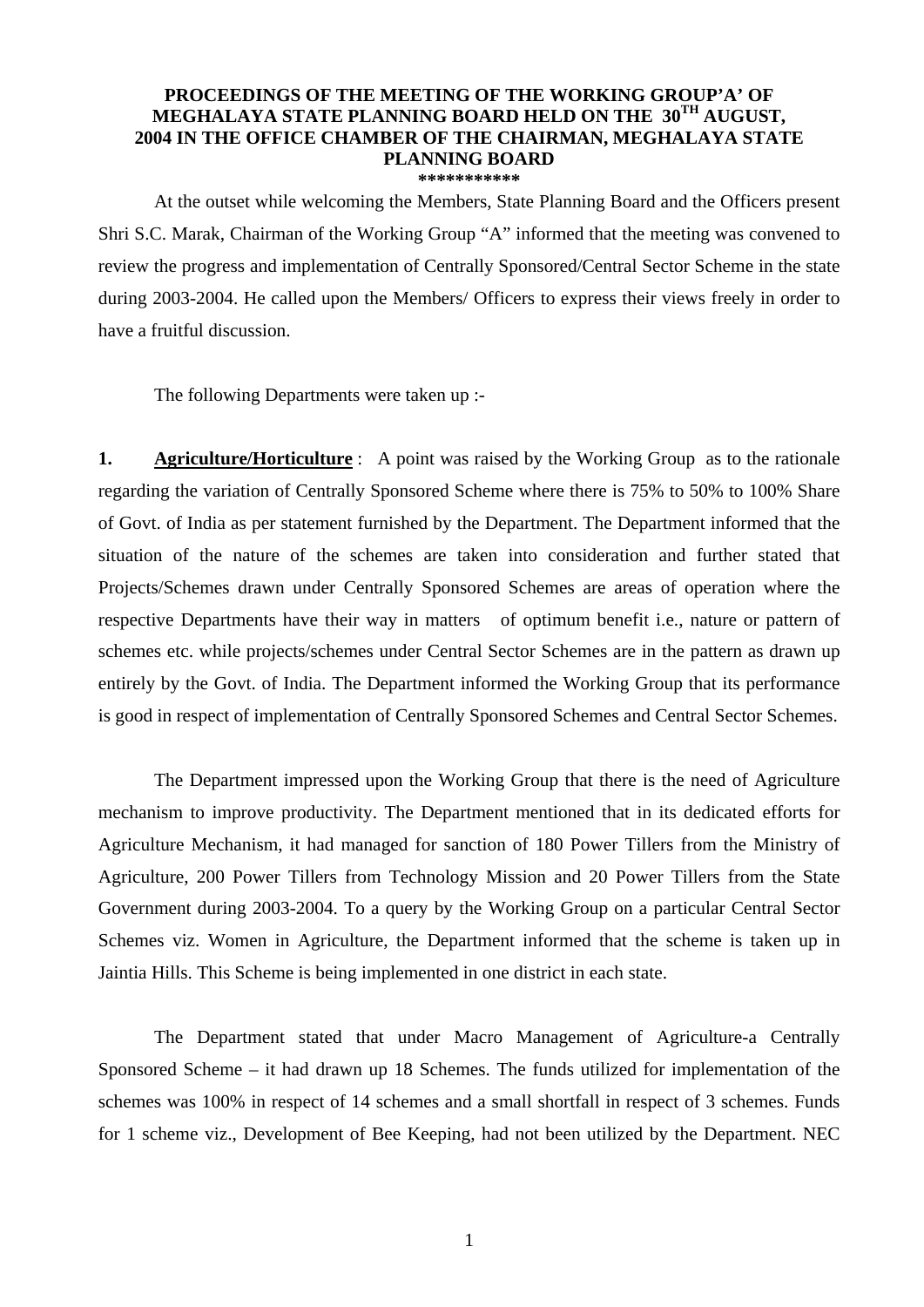have increased its financial assistance under Turmeric cultivation. The locations are in Ri-Bhoi and Jaintia Hills.

Under Horticulture, the Department stated that Tea Cultivation is a success story in Meghalaya. The area increase is quite high in Tea Cultivation as well as the production. It was informed that the area of Tea Cultivation which was 227 hectares in 1998 had increased to 657 hectares in 2002-2003.The Department informed the Working Group that the Tea Board is giving financial assistance to the state for raising tea seedlings in the existing nurseries and the seedlings were distributed free of cost to the farmers. On the Strawberry Pilot Project experimented at Umsning it was informed that the seeds are imported from abroad and the yield is of high quality. So far no assistance has been given to private farmers. The Department may examine the possibility of giving assistance to the private farmers. The areas of operation on Citrus Rejuvenation and Development of Mandarin Orange under NEC scheme are in the 4(four) Districts of Ri-Bhoi, East Khasi Hills, Jaintia Hills and West Garo Hills. Under area expansion, fresh seedlings will be given to farmers including the new farmers. The total area for expansion is 200 hectares and for regeneration 1000 hectares which is expected to give boost to production.

 The Working Group pointed out on migration of farmers from Cherrapunjee (Border Areas) to Ri-Bhoi area because of soil fertility where otherwise at one point of time, the oranges grown on this belt are famous for its quality worldwide and as such, wanted to know on the steps taken by the Department regarding rejuvenation works. The Department stated that the steps to be taken are replacement of unproductive diseased trees by new plantation of tissue culture seedlings etc. raised in the state government nurseries, training on latest technology, improvement of maintenance by application of chemicals against diseases etc. The Working Group was of the opinion that steps on soil improvement should also be taken up, as part of the rejuvenation programme.

 The Working Group felt that it should have another meeting with the Department since discussions on other schemes could not be taken up due to shortage of time The Department to submit a detailed write up on the success story of Tea cultivation.

**2. Animal Husbandry & Veterinary** : The Department briefed on the scheme, "Assistance to State for Control of Animal Diseases (ASCAD)" which is 75% Central Share and 25% State Share. This is an amalgamation of schemes like Animal disease, Foot and Mouth Disease etc. The expenditure of staff component is fully borne by the State. The Department stated that due to late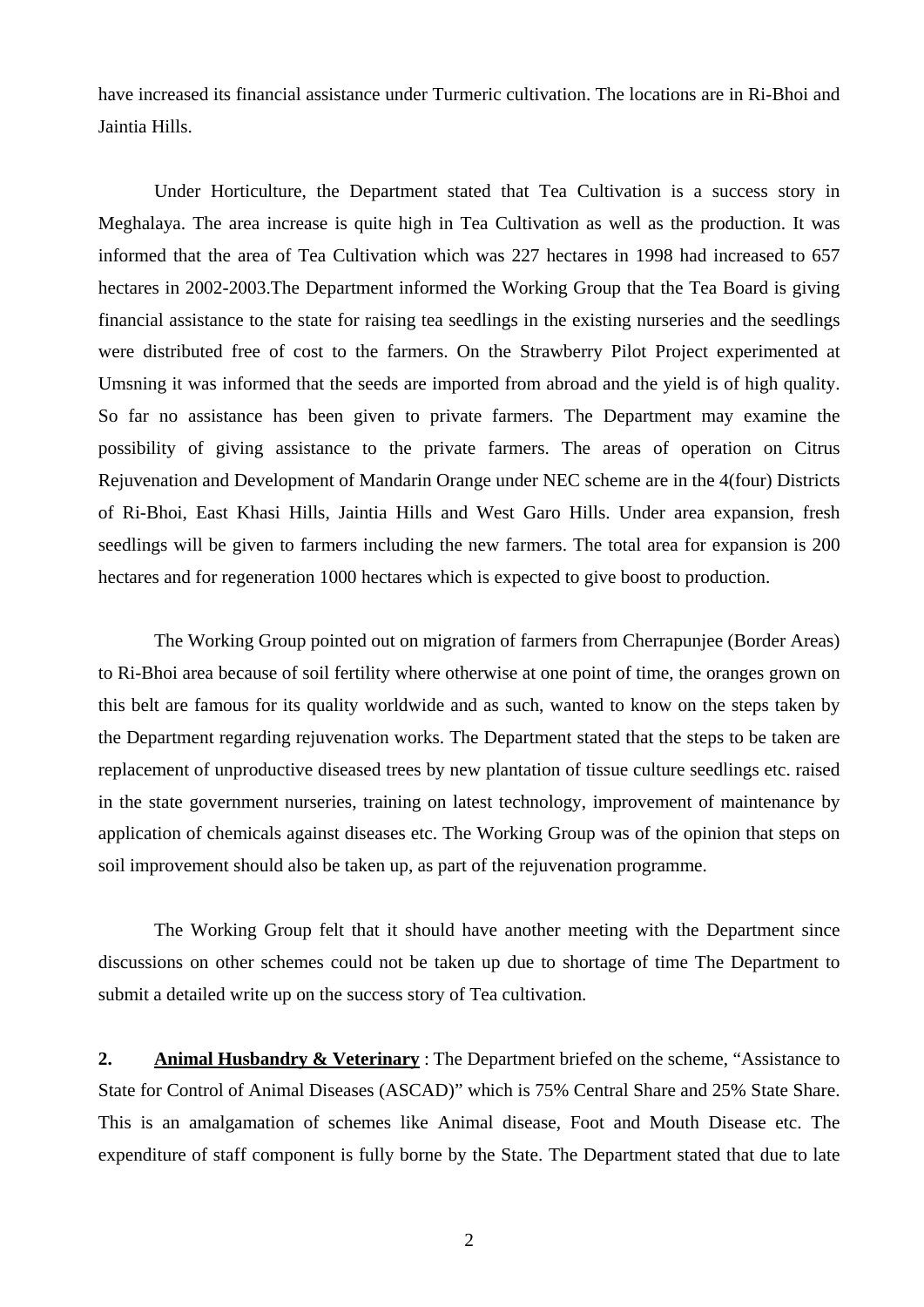receipt of sanction from State Government, this scheme could not be implemented during 2003-2004 and Govt. of India was requested to revalidate the Central Share for 2004-2005. On Rinderpest Eradication Programme, the Department stated that it is being implemented with 100% assistance from the Central Government. The main objective of the scheme is for complete eradication of Rinderpest. However, for staff component it is 100% State Share. The Department informed that Rinderpest was already eradicated and Meghalaya is the first to eradicate the disease. The works taken up at present are for research purposes to control the disease.

 On survey for estimation of major livestock products, the Working Group was of the opinion that this scheme is very important as in assessing the same it could draw effective projects to meet the meat requirement in the State. The Department expressed its drawback as the activities are limited to government farms primarily meant for promotion activities. The challenge to the Department is however to transfer knowledge to the farmers and motivate them to improve production.

There was a general observation that the Department of Animal Husbandry & Veterinary is in the backyard and yet to enter the commercial arena. The Working Group asked the Department to furnish a note on import of meat etc. vis-a-vis the state's requirement. Regarding self-sufficiency in meat production the Working Group advised the Department to identify a particular meat requirement where farmers could be encouraged to concentrate in this particular production with the intention of increasing production to cater to the requirements in the state.

**3. Co-operation**: The Statement furnished by the Department in respect of Centrally Sponsored Schemes was found to be incomplete as neither the pattern of funding was shown nor any actual expenditure was indicated against the Central Share amount indicated during 2003-2004. Though the Department explained that the figures shown in the statement are those as reflected in the budget provision but no schemes were drawn up for which there was no expenditure. The Working Group felt that such explanation should have been fully indicated in the statement. However, under Central Sector Scheme, the Department have utilized Rs.261.62 lacs against the outlay of Rs.681.52 lacs during 2003-2004 under Assistance to Multipurpose Rural Co-operative (Integrated Co-operative Development Project) No expenditure was shown for schemes under Assistance to other Co-operative Societies and Other Expenditure in Central Sector Schemes and no explanatory note was given by the Department.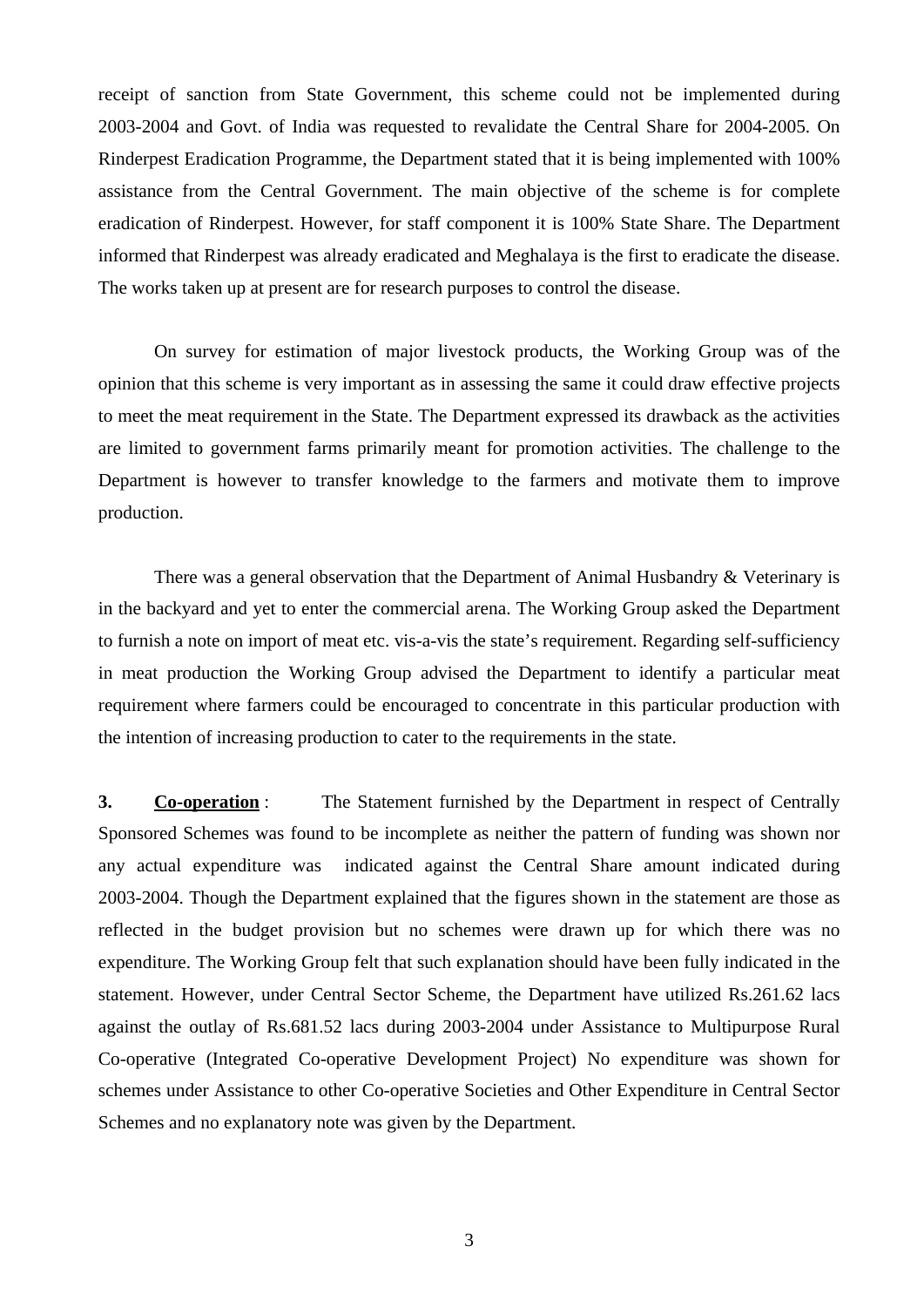The Chairman felt that the Department should highlight the problems faced in the implementation of Centrally Sponsored /Central Sector Schemes and suggestions as to how to go about to improve the performance of the schemes.

 The Department was asked to resubmit relevant information in respect of Centrally Sponsored Schemes and Central Sector Schemes as per the prescribed proforma.

**4. Community and Rural Development** : The Working Group was of the opinion that there should be evaluation of rural development programmes from the concept of the schemes to implementation. This may be taken up internally i.e. initially, by the Department itself and later may be taken up by any external agency on the findings of the Department vis-à-vis the conditions on the ground. The Working Group felt that the statistics on the impact of the rural development schemes on the beneficiaries need to be drawn up over the years. During discussions the Working Group was informed that fund is not a constraint for rural development programmes.

 The Working Group asked the Department to furnish informations district-wise on implementation of SGSY and other rural development schemes.

**5. Tourism** : The Department briefed on the schemes viz., Construction of Suspension Bridge over Weina Falls and Riat Sohkhai in Nongkhnum Island at Nongstoin, Construction of Cottages in Nongkhnum Island at Nongstoin, Wangala Dance Festival and setting of signages in Meghalaya that have been sanctioned by the Centre. Since the Working Group was made to understand that land need to be identified for taking over by the Department, it felt that the local people should be involved in the implementation of the schemes. As for construction of cottages, the Working Group was of the opinion that it could be implemented by the local people and they could run the cottages as well.The Working Group desired that these projects should be implemented within the current financial year i.e., 2004-2005 and government may think in terms of privatization of the projects.

 In view of the focus to promote tourism in the state, the Working Group enquired upon other schemes of the Department which the Department informed as follows :-

(i) With regard to schemes taken up with ITDC, land was identified and Centre has assured for funds and these projects will be taken up in four months time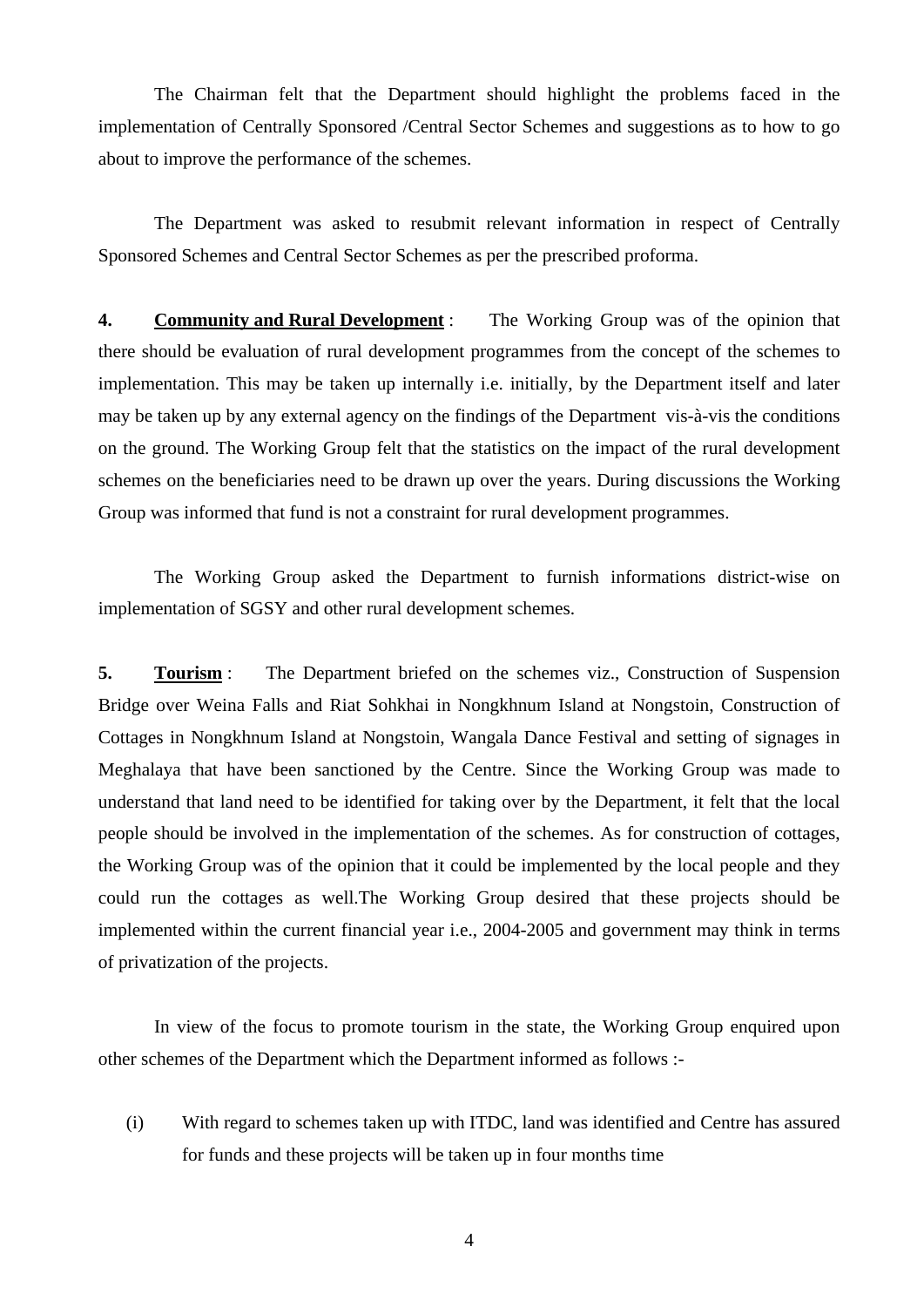- (ii) On Crowborough Hotel, the Department is thinking in terms of leasing the building as it is to a reputed Hotel Agency e.g. say Taj Hotels etc. Such Agency would take up completion of the building and would be allowed to run free of cost for a certain period to cover the expenditure and this will be worked out only by a reputed consultancy firm
- (iii) Yatri Niwas, Tura which was handed over to MTDC by Tourism Department will be leased to NEHU and the same to be handed over to NEHU. Deputy Commissioner is assessing the rent.

The Chairman asked the Department to improve the Tourist Lodge at Tura.

**6. Employment and Craftsmen Training** : The Centrally Sponsored Schemes of the Department are setting up of Industrial Training Institute, Baghmara, strengthening/modernization of existing ITIs etc.

 To a query by the Working Group on any monitoring by the Department after training i.e., job placements of the trainees etc., the Department stated that though there is no such monitoring, it is thinking in terms of s Self Help Group (at the initiative of the Department itself) where such a group to be located in the ITI Campus will be provided with a Telephone connection and called Dial-a-service. The setting up of this Self Help Group will be widely publicized. It was also informed that the Department had published a booklet of success-story of those ITI passed trainees. Copies may be sent to the Office of the State Planning Board for circulation to the Members.

 On general information by the Department, the Working Group learnt that the trainees of ITI, Shillong are from other districts also. Though ITIs produced about 200 passed out trainees every year, there are about 30% drop outs. There is no hostel facility in the Institute at Shillong. On job market, the Department stated that passed out trainees in Electronics are employed in Shillong Doordarshan , AIR etc.

 The Working Group asked the Department to submit a separate note on the poor quality of equipments and certain trades that require mechanized items.